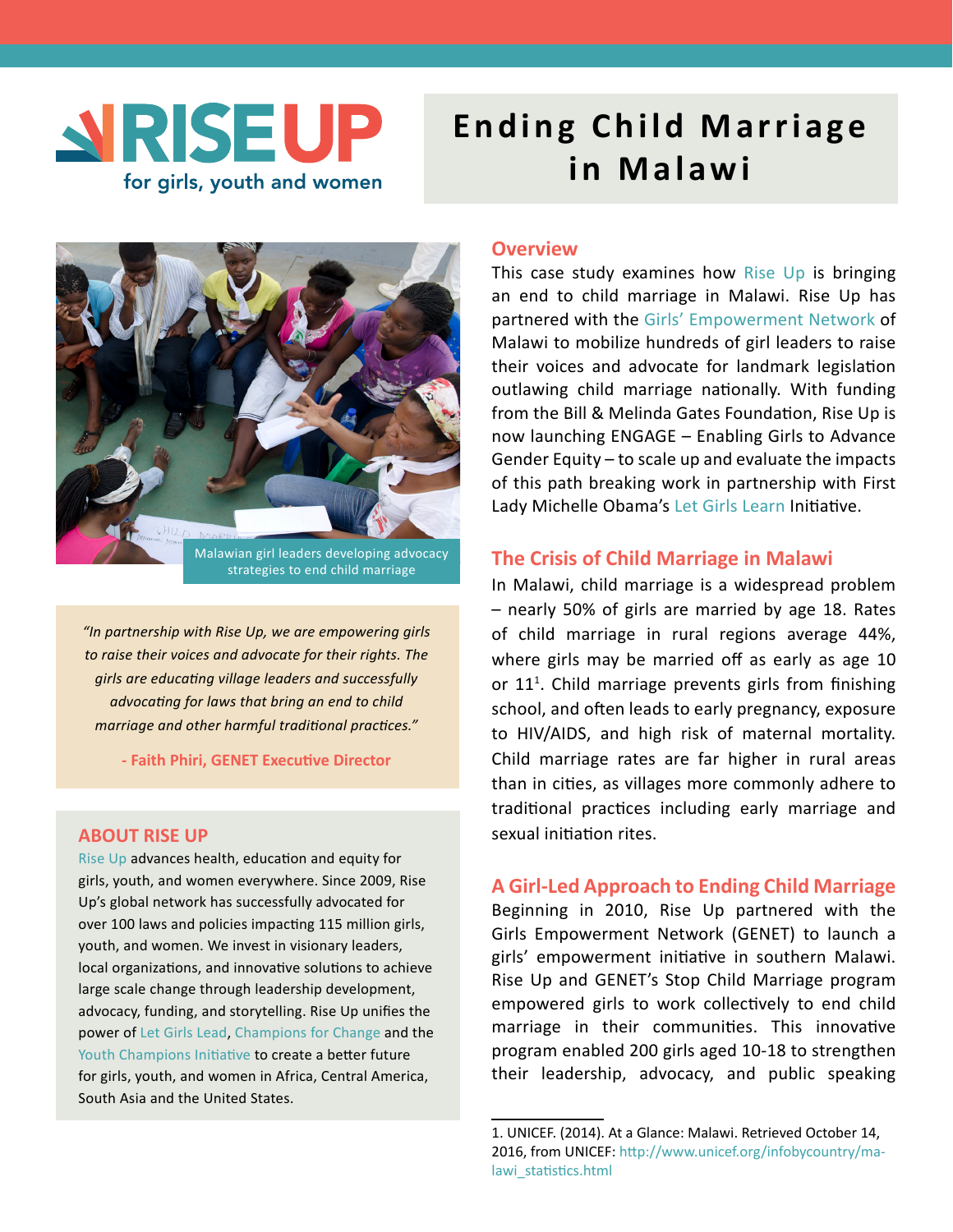

*"As a typical girl in Chitera, my ambitions were low. I did not work that hard in school because there was no certain future built on the foundation of education. I looked forward to my initiation day and to eventually getting married. But having gone through GENET training sessions, this perception has changed. I became motivated. I developed confidence in myself. I wanted to take action."*

**- Thokozani Kazembe, Girl Program Participant**



skills and mobilize chiefs, Traditional Authorities<sup>2</sup>, and the media to fight child marriage. GENET and Rise Up organized girl-led dialogues with local decision makers and national lawmakers, and developed an alliance with a female Head Chief. The girl leaders worked with the Head Chief and a group of village chiefs under her authority to develop local bylaws that prohibit child marriage and penalize men who engage in the practice. As a result, the traditional authorities increased the legal age of marriage to 21 years in their villages, and instigated penalties for men who marry underage girls, including significant fines paid in goats, chickens, and land. Each village established a taskforce to monitor and enforce implementation of these new bylaws, leading to the unprecedented near elimination of child marriage in these communities.

As a result of the Stop Child Marriage project, chiefs from over 60 villages have ratified bylaws that protect thousands of girls from early marriage. The UN Foundation's external evaluation demonstrates that this innovative campaign has sharply decreased the incidence of early marriage and increased girls' school enrollment rates<sup>3</sup> in Malawi. Further, the Stop Child Marriage program has also impacted social norms related to child marriage – although child marriage was originally considered a desirable arrangement generating social and material gain, the external evaluation demonstrates that community members now agree to the importance of girls' education and view child marriage as shameful. Beyond achieving concrete impacts for Malawian girls, this innovative model has focused national and global media attention on the disastrous social, economic, and health impacts of child marriage for girls and their communities.

# **A National Ban on Child Marriage**

While the girl activists mobilized at the grassroots level to end child marriage, Rise Up's network of Malawian civil society leaders launched a national campaign to outlaw child marriage. Following five years of targeted policy advocacy, Malawi's Parliament passed the Marriage, Divorce and Family Relations Bill. This landmark legislation outlaws child marriage and increases the national age of marriage from 15 to 18 years.

Since the law was passed in 2015, Rise Up leaders have been mobilizing to ensure successful implementation of the new legislation. One key component of this strategy is effectively engaging village chiefs as allies. Village chiefs retain almost total control over the norms and practices that directly affect girls in their communities, and therefore are key to ending child marriage. Village chiefs decide which laws and norms are enforced, independent of national legal precedents. Therefore, Rise Up leaders are working closely with village chiefs to eradicate child marriage so that Malawi's new national law can achieve its full positive impact for girls.

3. More details about about the UN Foundation's independent evaluation are available here: riseuptogether.org/resources

<sup>2.</sup> Malawi's 28 districts are subdivided into Traditional Authorities (TAs), presided over by chiefs. The term "Traditional Authority" refers both to an administrative area and to the chief in charge of it.